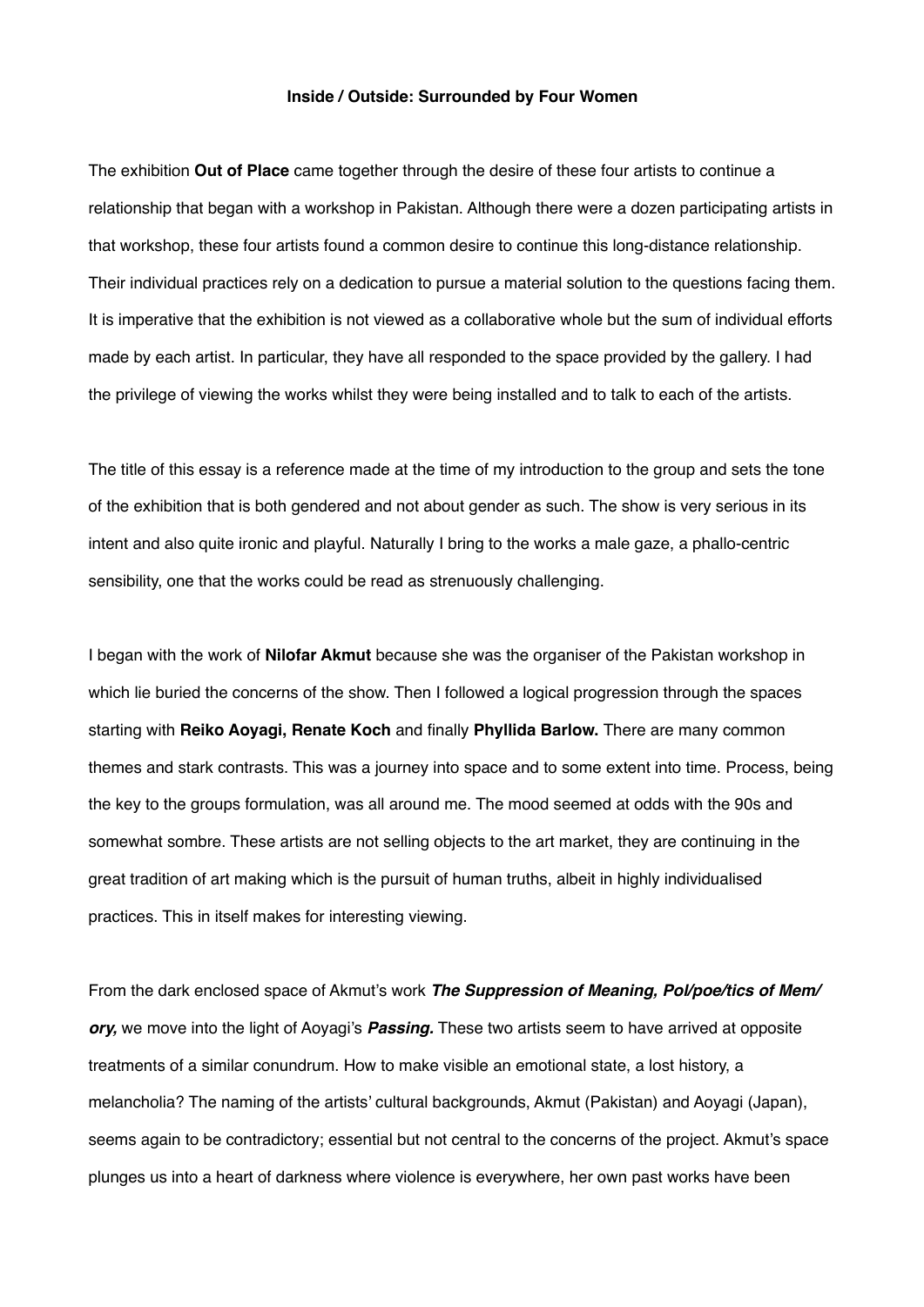obliterated and remade to represent the destruction of the values of the Indian subcontinent. Some of her past works derive from projects with Jo Spence concerning making family histories visible, highlighting the invisibility of women's history. Akmut has used the metaphor of destroyed tea-chests and the vitrine as a place of birth, rest and death to strike a balance between destruction and creation. The packaging and transportation themes echo Akmut's situation, her work inhabits a space in which she can acknowledge two places in her search to situate herself, not an uncommon phenomenon amongst migrant communities in the West.

**Reiko Aoyagi** appears to respond to an equivalent but very different sense of displacement by revealing the layers of history hidden within the fabric of the building and then bathing it in natural light. Where the former has enclosed the latter has revealed. The consequences are the same for both; a terrifying feeling of vulnerability, a tearing asunder of the past and the present, and the presentation of a very uncertain future. Aoyagi's self-imposed exile has led her to shed fixed notions of cultural traditions. She works here as an artist from another place but is not bound up with stereotypical values often associated by a Western audience with Japan, values of either tradition or kitsch. Her formal concerns lie with space and light and this dramatic environmental quality of her work engenders an emotional response in the viewer, this is both her artistic strategy **and** the work itself. The space induces a quality of vulnerability, pain and empathy. "What have I done?" she asked of herself. A universal question posed by all of us as we ponder our contributions to the human condition. Aoyagi bares the scarred walls of the gallery revealing a question of guilt. Artists, of course, have a very active role in this questioning as they fabricate materials and actions in real spaces inducing a plausible response.

**Renate Koch**'s kinetic sculptures are composed of a set of four pieces. Each one is inherently different but all contain a common humanistic approach. Her material concerns extend to the display of the containers for the works, including a greenhouse type of structure, entitled *As Far As* covered in a translucent skin-like material. It is first encountered with human scale figures that respond in motion to the touch of a button. Her pieces emanate sound, the sound of mechanical movements or the sound of Monteverdi's aria, "Lamento di Arianne" in the work *Lame*. These Lamentations echo in sound the melancholia of the exhibition as a whole. Koch's work depicts movement and its restraint, movement that is caged or trapped. The movement in Lame is limited by umbilical attachments to a black box, her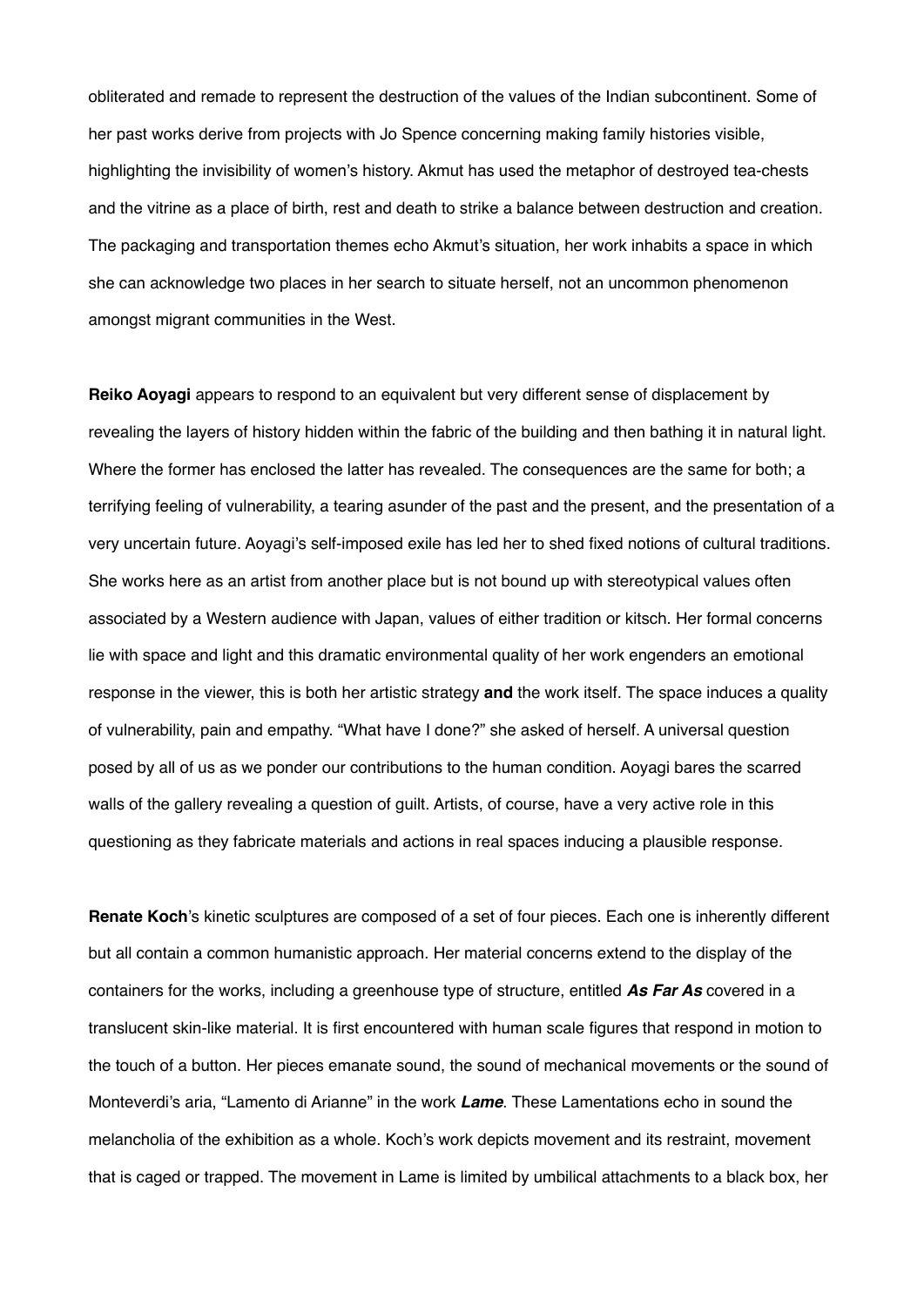work is suggesting that we are free to move but only within a severely restricted arena. `The poetics created by the sound and movement contradict our expectations of mechanical repetition. Pulsating objects enclosed in plastic skins reference the human body. This reveals Koch's humanistic concerns and our attempts to communicate within restricted cultural and/or subject positions.

One of the common features of this group of artists is that they have all experienced a Western-style art-training steeped in Euro-centric art history. Non- European art is seen as a pale imitation of the West's own art production. These artists attempt to work within the accepted limitations of this position whilst simultaneously exploring questions central to their specific practices informed by their different cultural positions.

In the complex matrix that is the history of the 20th Century Pakistan emerged as a secular state and homeland for muslims after a bloody event infamously known as "Partition". Immediately histories were re-written by all sides. How do outsiders respond to a place like this? How can a multi-racial grouping hope to survive the deep-seated anxieties of the present generation? Japan and Germany set into train some of the bloodiest attempted conquests of their respective regions in the Northern Hemisphere in this century. England colonised most of the world and hardly in the benign manner popular culture would have us believe. The geography of the gestating workshop and Pakistan's history of martial regimes and its current nuclear testing does beg the question whether the practice of artists can contribute to a constructive dialogue. Akmut points a finger at our collective post-colonial subconscious in the ritual destruction of writing and family history, both historical tools of struggle against repression. The other artists echo the loss and melancholy of pointless destruction in this century which continues into the present.

Unlike Koch, **Phyllida Barlow** is London based and therefore has the advantage of going to a place that is somewhat more familiar to her. *Time and Time Again* is an extraordinary work. It was created for the space, assembled on site and echoes the windows by the punctuation of the forms, referencing the hole in the tradition of sculpture in the West. Barlow's work is characterised by being large and bulky, interrogating notions of ugliness. By occupying most of the floor space, and by its sheer size the